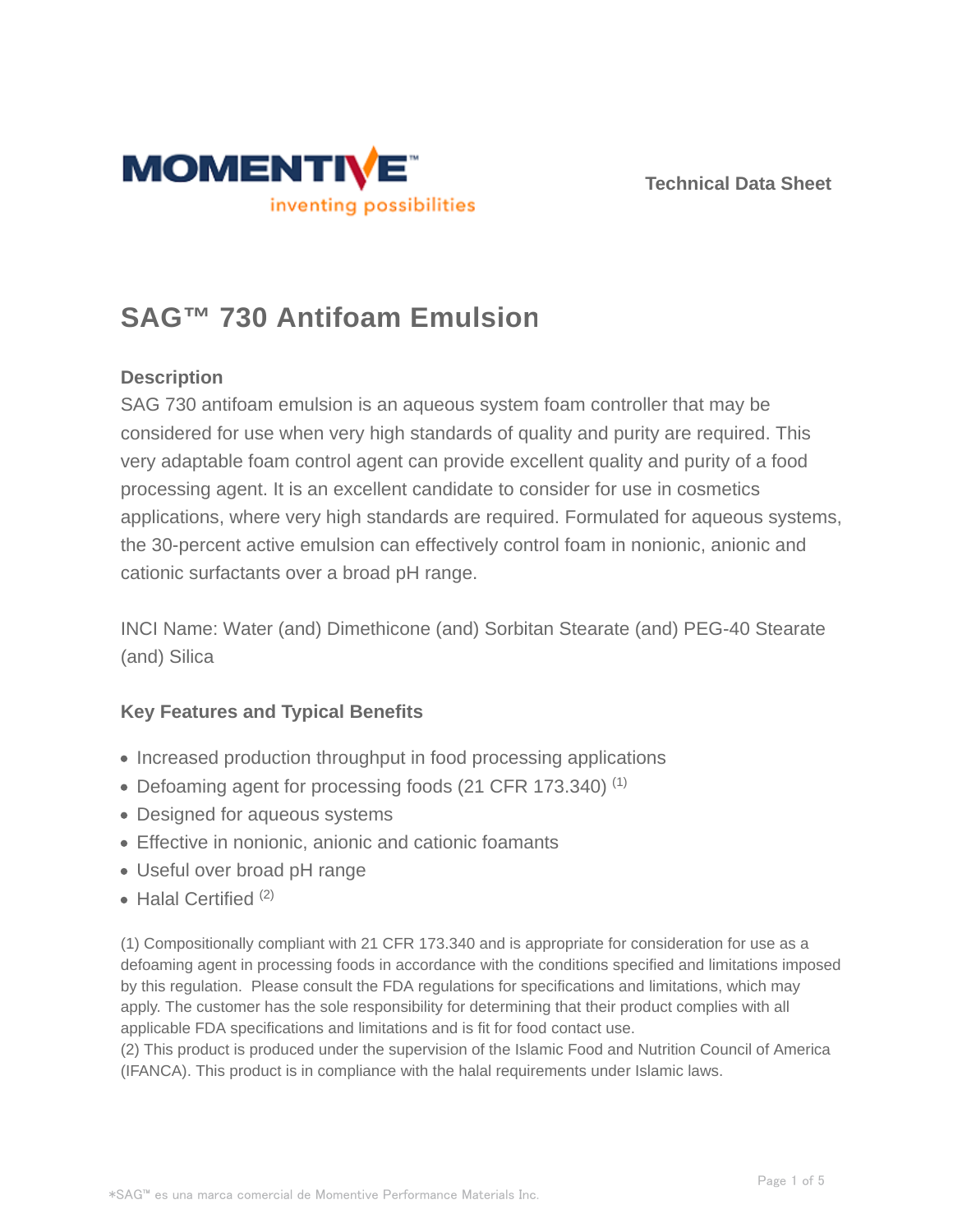# **Typical Physical Properties**

| Appearance                             | White           |  |
|----------------------------------------|-----------------|--|
| Form                                   | Pourable liquid |  |
| Specific Gravity at 25/25°C            | $0.99 - 1.01$   |  |
| Viscosity at 25°C (after stirring), cP | 1000-2000       |  |
| pH                                     | 4.0             |  |
| <b>Emulsifier Type</b>                 | Nonionic        |  |
| Suitable Diluent                       | Water           |  |
| <b>Shelf Life, months</b>              | 24              |  |
| Active Ingredient Content, %           | 30              |  |

Typical physical properties are average data and are not to be used as or to develop specifications.

# **Potential Applications**

This antifoam may be considered for use in the manufacture of food and feed products, and in a variety of industrial processes. These applications include:

| <b>Food and Feed Processing</b>                                                                      |                                                            |  |
|------------------------------------------------------------------------------------------------------|------------------------------------------------------------|--|
| <b>Alcohol fermentation</b>                                                                          | Potato chip manufacturing                                  |  |
| Beverages, juices and sauces                                                                         | Preserves, jams and jellies                                |  |
| Bottle washing                                                                                       | Seafood washing                                            |  |
| Component of cleaning solutions                                                                      | Soups and stews                                            |  |
| Condiment and flavoring manufacturing                                                                | Soy protein processing                                     |  |
| Corn wet-milling                                                                                     | Vegetable washing                                          |  |
| Egg washing                                                                                          | Whey processing                                            |  |
| Feed supplement manufacturing                                                                        | Other dehydration, evaporation and<br>extraction processes |  |
| Food plant waste water treatment                                                                     |                                                            |  |
| <b>Cosmetics</b>                                                                                     |                                                            |  |
| Formulation aid in cosmetics, balms,<br>lotions, moisturizers,<br>ointments, shampoos and sunscreens | Packaging aid                                              |  |

# **Patent Status**

Nothing contained herein shall be construed to imply the nonexistence of any relevant patents or to constitute the permission, inducement or recommendation to practice any invention covered by any patent, without authority from the owner of the patent.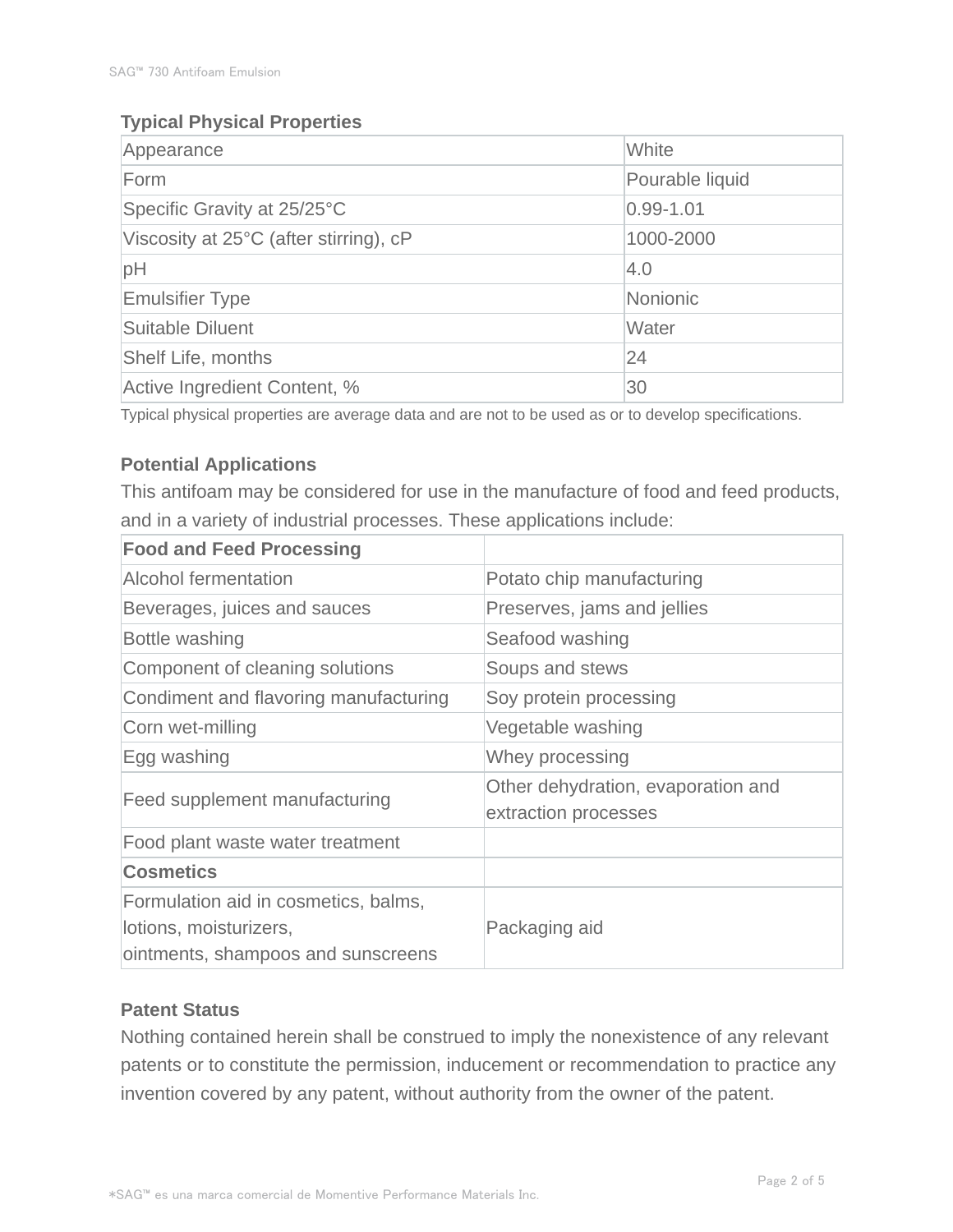#### **Product Safety, Handling and Storage**

Customers should review the latest Safety Data Sheet (SDS) and label for product safety information, safe handling instructions, personal protective equipment if necessary, emergency service contact information, and any special storage conditions required for safety. Momentive Performance Materials (MPM) maintains an aroundthe-clock emergency service for its products. SDS are available at www.momentive.com or, upon request, from any MPM representative. For product storage and handling procedures to maintain the product quality within our stated specifications, please review Certificates of Analysis, which are available in the Order Center. Use of other materials in conjunction with MPM products (for example, primers) may require additional precautions. Please review and follow the safety information provided by the manufacturer of such other materials.

#### **Limitations**

Customers must evaluate Momentive Performance Materials products and make their own determination as to fitness of use in their particular applications.

# **Contact Information**

Email commercial.services@momentive.com

#### **Telephone**

| <b>Americas</b>      | <b>Latin America</b> | <b>EMEAI- Europe, Middle</b><br>East, Africa & India | <b>ASIA PACIFIC</b> |
|----------------------|----------------------|------------------------------------------------------|---------------------|
| +1 800 295 2392      | <b>Brazil</b>        | <b>Europe</b>                                        | <b>China</b>        |
| Toll free*           | +55 11 4534 9650     | +390510924300                                        | 800 820 0202        |
| +704 805 6946        | <b>Direct Number</b> | Direct number                                        | Toll free           |
| <b>Direct Number</b> |                      |                                                      | +86 21 3860 4892    |
|                      |                      |                                                      | Direct number       |
| *All American        | <b>Mexico</b>        | India, Middle East &                                 | Japan               |
| countries            | +52 55 2169 7670     | <b>Africa</b>                                        | +81 3 5544 3111     |
|                      | <b>Direct Number</b> | + 91 44 71212207                                     | Direct number       |
|                      |                      | Direct number*                                       |                     |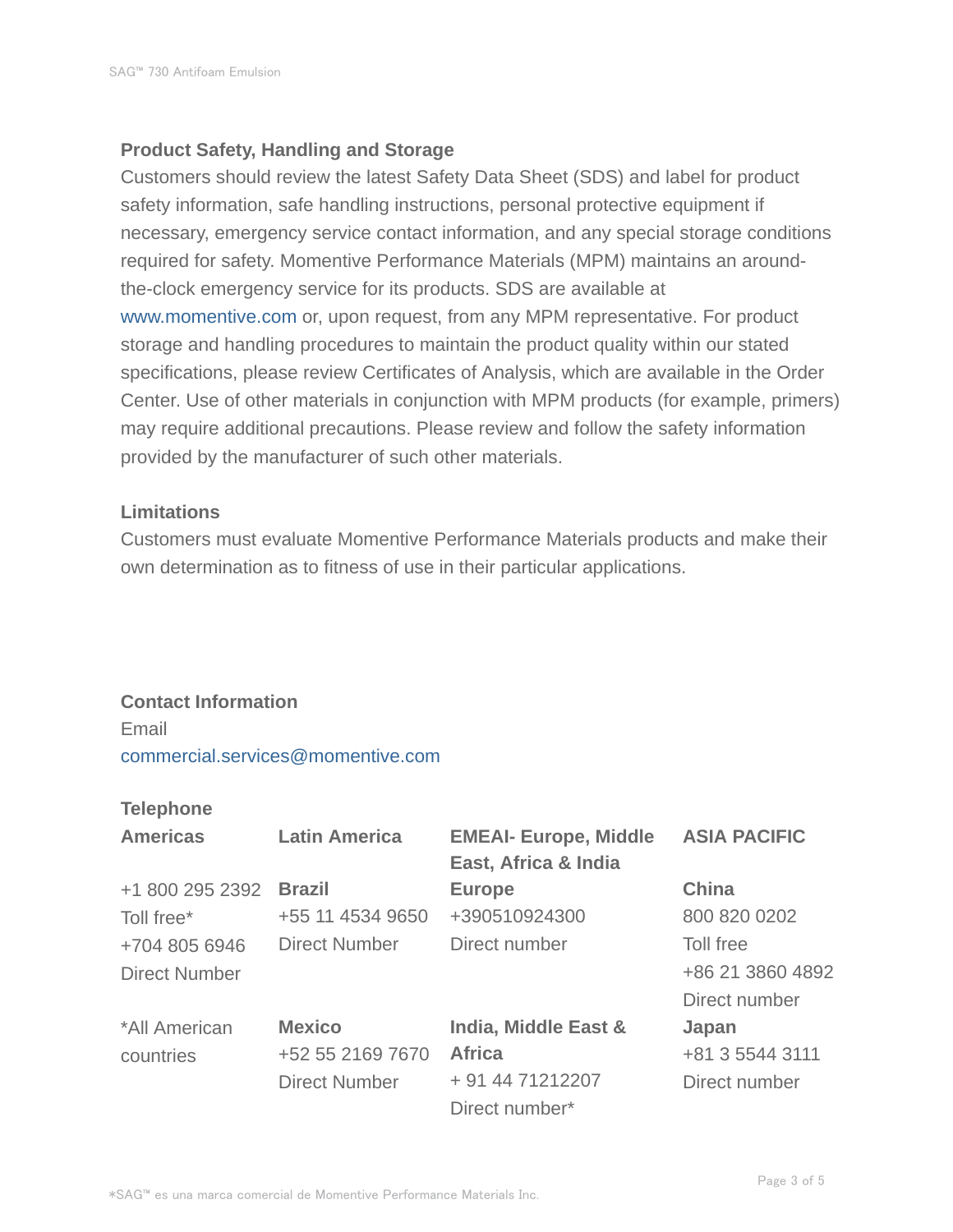**\*All Middle Eastern countries, Africa, India, Korea** +82 2 6201 4600

For literature and technical assistance, visit our website at: www.momentive.com

# **DISCLAIMER:**

**THE MATERIALS, PRODUCTS AND SERVICES OF MOMENTIVE PERFORMANCE MATERIALS INC. AND ITS SUBSIDIARIES AND AFFILIATES (COLLECTIVELY "SUPPLIER"), ARE SOLD SUBJECT TO SUPPLIER'S STANDARD CONDITIONS OF SALE, WHICH ARE INCLUDED IN THE APPLICABLE DISTRIBUTOR OR OTHER SALES AGREEMENT, PRINTED ON THE BACK OF ORDER ACKNOWLEDGMENTS AND INVOICES, AND AVAILABLE UPON REQUEST. ALTHOUGH ANY INFORMATION, RECOMMENDATIONS, OR ADVICE CONTAINED HEREIN IS GIVEN IN GOOD FAITH, SUPPLIER MAKES NO WARRANTY OR GUARANTEE, EXPRESS OR IMPLIED, (i) THAT THE RESULTS DESCRIBED HEREIN WILL BE OBTAINED UNDER END-USE CONDITIONS, OR (ii) AS TO THE EFFECTIVENESS OR SAFETY OF ANY DESIGN INCORPORATING ITS PRODUCTS, MATERIALS, SERVICES, RECOMMENDATIONS OR ADVICE. EXCEPT AS PROVIDED IN SUPPLIER'S STANDARD CONDITIONS OF SALE, SUPPLIER AND ITS REPRESENTATIVES SHALL IN NO EVENT BE RESPONSIBLE FOR ANY LOSS RESULTING FROM ANY USE OF ITS MATERIALS, PRODUCTS OR SERVICES DESCRIBED HEREIN.** Each user bears full responsibility for making its own determination as to the suitability of Supplier's materials, services, recommendations, or advice for its own particular use. Each user must identify and perform all tests and analyses necessary to assure that its finished parts incorporating Supplier's products, materials, or services will be safe and suitable for use under end-use conditions. Nothing in this or any other document, nor any oral recommendation or advice, shall be deemed to alter, vary, supersede, or waive any provision of Supplier's standard Conditions of Sale or this Disclaimer, unless any such modification is specifically agreed to in a writing signed by Supplier. No statement contained herein concerning a possible or suggested use of any material, product, service or design is intended, or should be construed, to grant any license under any patent or other intellectual property right of Supplier covering such use or design, or as a recommendation for the use of such material, product, service or design in the infringement of any patent or other intellectual property right.